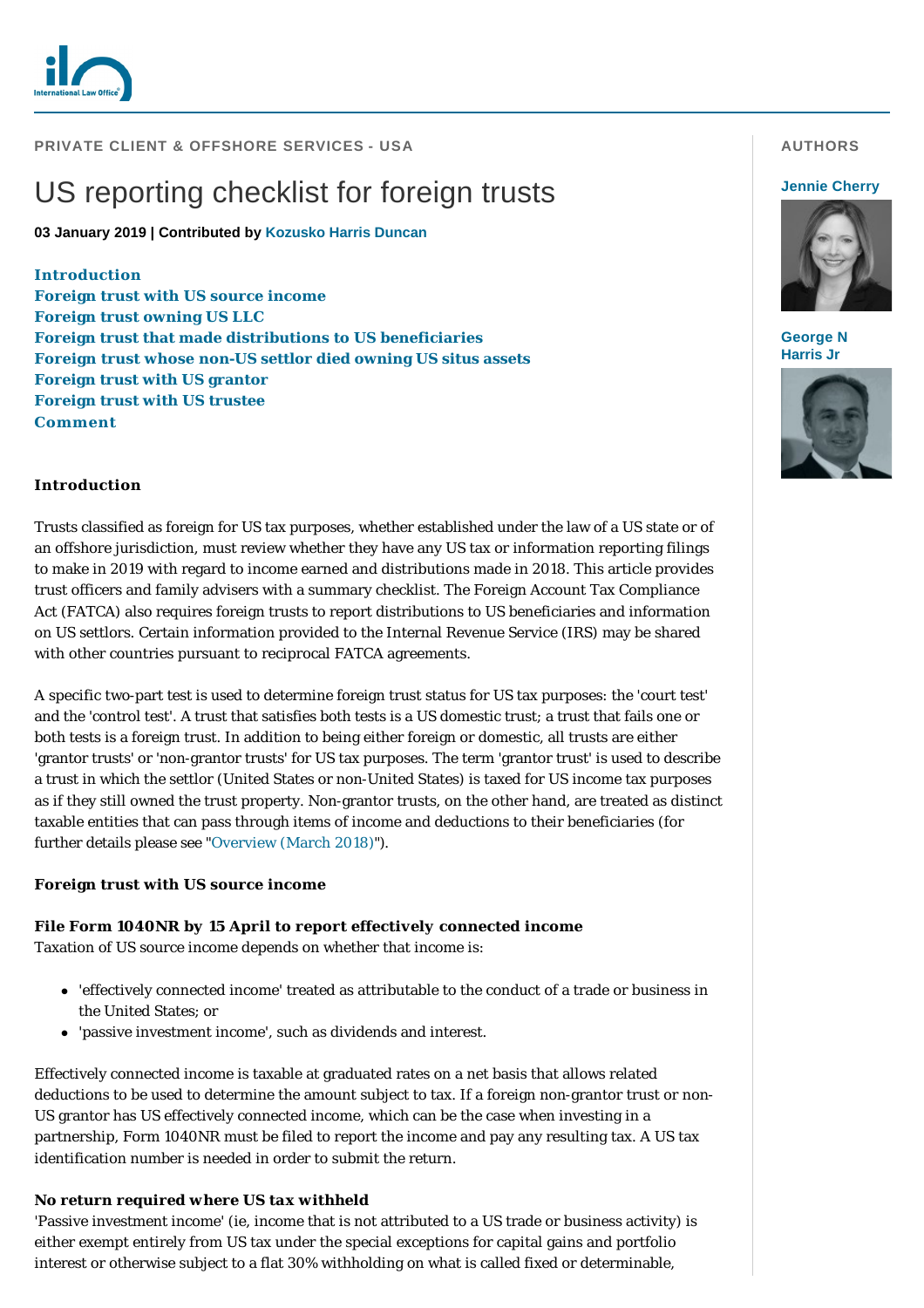annual or periodic (FDAP) income. In general, US tax on a foreign trust's taxable FDAP income will be collected by means of the US withholding tax regime.

Withholding tax refers to a 30% flat rate of tax collected at the source by the US payer of dividends, interest, rents and royalties. The withholding tax is collected on a gross basis, without deductions. The rate of withholding can be reduced by any applicable income tax treaty between the United States and the country of residence of the owner of the income. The withholder of the tax files Form 1042 with the US IRS to report the tax withheld. Information reported to the IRS on Form 1042 can be provided to other countries under a reciprocal FATCA agreement.

## *Certificate of withholding tax and FATCA status*

Forms W-8BEN-E and W-8IMY are certificate forms provided to requesting financial institutions and withholding agents. These forms are not filed with the IRS. The W-8 forms include a certification of the foreign trust's withholding tax status, which inform the payer of US source income whether the trust is subject to withholding tax and at what rate. The W-8 forms also include a certification of the foreign trust's FATCA status, which informs the requester as to whether the requester or the foreign [trust is responsible for FATCA due diligence and reporting \(for further details please see "Revised](https://www.internationallawoffice.com/gesr.ashx?l=887DHC1)  Forms W-8 clarify some issues – but not all").

## <span id="page-1-0"></span>**Foreign trust owning US LLC**

## *File a pro forma Form 1120 with Form 5472 attached by 15 April*

A limited liability company (LLC) created under the laws of a US state that is wholly owned by a single non-US person, including a foreign trust, is required to report transactions with its non-US owner and related parties to the IRS on Form 5472. Although a single-member LLC is a disregarded entity for US tax purposes, when foreign-owned it is treated as a corporation solely for the purposes of the Form 5472 filing obligation. The LLC must obtain a US tax identification number in order to [submit the filing \(for further details please see "Completing and Filing Form 5472 for foreign-owned](https://www.internationallawoffice.com/gesr.ashx?l=887DHCG)  US LLC").

#### <span id="page-1-1"></span>**Foreign trust that made distributions to US beneficiaries**

#### *Trustee provides foreign trust beneficiary statement to US beneficiary by 15 March*

The trustee of a foreign trust must provide a US beneficiary with either a foreign grantor trust beneficiary statement or a foreign non-grantor trust beneficiary statement. These statements must contain specified items, as detailed in the instructions to Form 3520, including a statement that the trust will permit either the IRS or the US beneficiary to inspect and copy the trust's books and records. This statement is unnecessary if the trust has appointed a US agent. Failure to provide the US beneficiary with a beneficiary statement or include the specified items can cause adverse tax treatment of income items attributable to the beneficiary.

#### *Trustee may also need to file FATCA report*

Where the foreign trust has been classified as an investment entity under the FATCA definitions, such as a trustee-documented trust under an intergovernmental agreement (IGA), the trustee must file a FATCA report with details of the US beneficiary's name, address and tax identification number and the amount of the distributions. Trustees under a Model 1 IGA file FATCA reports electronically with the IRS directly. Trustees under a Model 2 IGA file the report through the local reporting portal.

#### *US beneficiary files Form 3520 by 15 April*

US persons who receive distributions from a foreign trust, regardless of the amount, must file Form 3520, Annual Return to Report Transactions with Foreign Trusts and Receipt of Certain Foreign Gifts. This includes a US trust that receives a distribution from a foreign trust, not just individual beneficiaries. The US beneficiary's use of property held in a foreign trust, such as a holiday home, will be treated as a distribution to the beneficiary of the fair market value of the use of the property. This deemed distribution rule will not apply to the extent that the foreign trust is paid the fair market value for the use of the property within a reasonable period of such use.

## *US beneficiary may also have 15 April Form 8938 and FBAR (FinCEN 114) filing requirement*

A US taxpayer may have to report on Form 8938 an interest in a foreign trust of which the taxpayer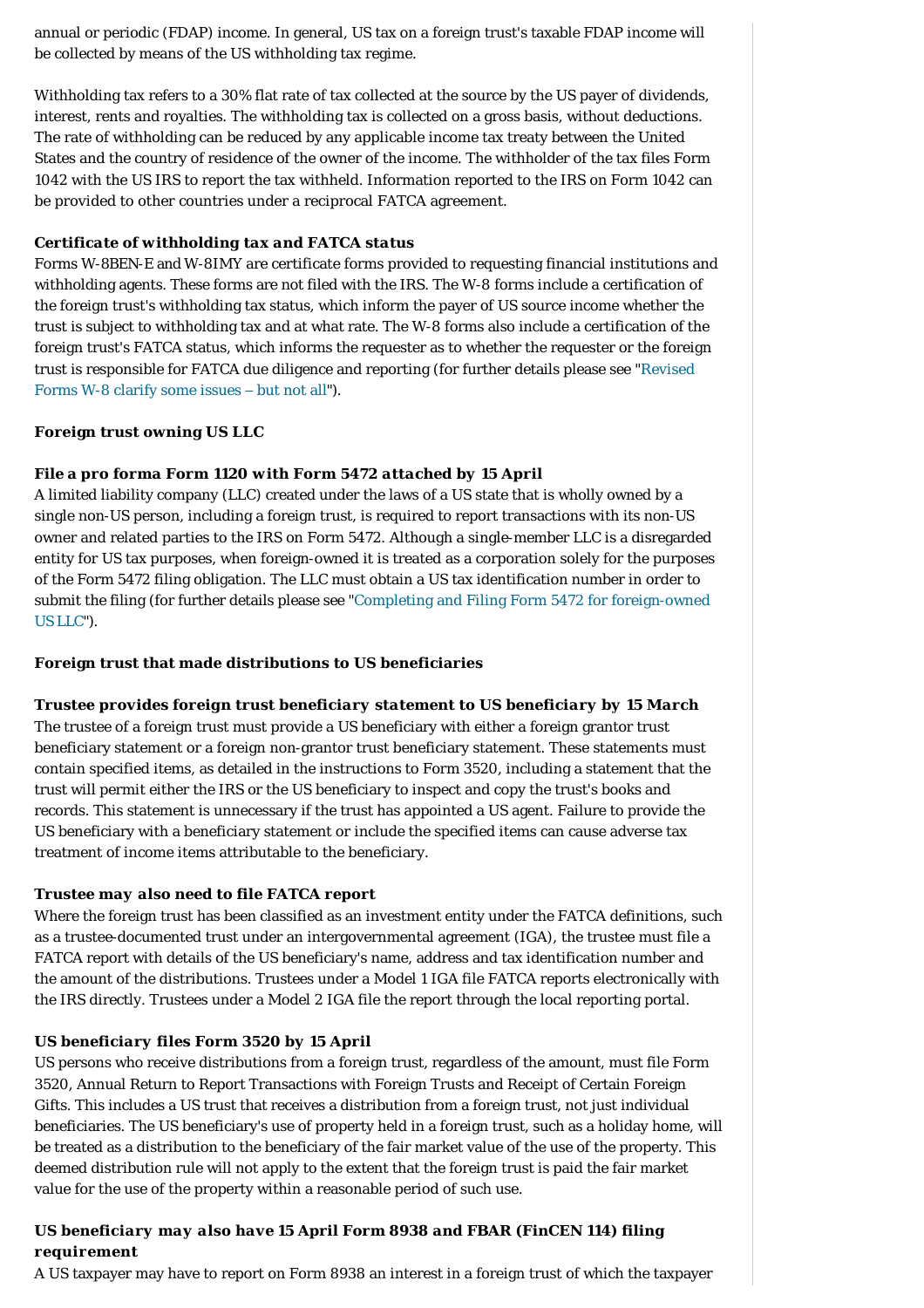is a beneficiary, provided that the taxpayer knows – or has reason to know – of the interest based on readily accessible information. A US beneficiary who receives a distribution from the trust has knowledge of the interest. The value of a US beneficiary's interest in a foreign trust is the sum of:

- the value of all trust property distributed to the beneficiary during the tax year; and
- $\bullet$  the value using specified IRS valuation tables of the beneficiary's right (if any) to receive mandatory trust distributions.

A US person who is the beneficiary of a foreign (or US domestic) trust will be treated as the owner of the trust's foreign financial accounts for foreign bank account report (FBAR) filing purposes if the person has a greater than 50% present beneficial interest in the assets or income of the trust for the calendar year. The FBAR is not an income tax return. It is filed electronically with the Financial Crimes Enforcement Network (FinCEN), a bureau of the US Department of the Treasury that collects and analyses information about financial transactions in order to combat domestic and international money laundering, terrorist financing and other financial crimes. Under the FinCEN regulations, such a beneficiary may avoid FBAR reporting if the trust, trustee or agent of the trust is a US person who files an FBAR disclosing the trust's foreign financial account. This limited exception applies only to US beneficiaries and does not apply to US grantors or US trustees.

## <span id="page-2-0"></span>**Foreign trust whose non-US settlor died owning US situs assets**

When a non-US settlor dies, and the trust fund includes US situs assets, the trustee should contact the administrator of the deceased settlor's estate about possible US estate tax. If the trust owns only non-US situs assets, including offshore holding companies that are classified as corporations for US tax purposes, the trust has no US situs assets even if the underlying corporations have investment accounts with US securities. Where the trust itself has an investment account, a review should be made to determine whether the account holds any US situs assets the value of which total more than the \$60,000 exemption amount.

A US estate tax return, Form 706-NA in the case of a non-resident alien decedent, is due nine months following the date of death. The executor is responsible for filing the return, but if no executor, personal representative or administrator is appointed, qualified and acting in the United States, every person in actual or constructive possession of any property of the decedent is considered an executor and must file a return. This can include the trustee of a foreign trust owning US situs assets.

## <span id="page-2-1"></span>**Foreign trust with US grantor**

## *Trustee files Form 3520-A by 15 March*

A US person who is treated as an owner of any portion of a foreign trust under the US grantor trust rules must ensure that the foreign trust files Form 3520-A, Annual Information Return of Foreign Trust with a US Owner. Form 3520-A provides information about the foreign trust and its US grantor. If the foreign trust fails to file Form 3520-A, the US grantor, and not the foreign trust, is subject to penalties. The trustee must also provide the grantor with a Foreign Grantor Trust Owner Statement, the form of which is contained in Form 3520-A.

## *Trustee may also need to file annual FATCA report*

Where the foreign trust with a US grantor has been classified as an investment entity under the FATCA definitions, the trustee must file an annual FATCA report with the US grantor's name, address and tax identification number. FATCA reports are filed electronically either with the IRS directly by trustees under a Model 2 IGA or through the local portal by trustees under a Model 1 IGA. If the foreign trust is classified not as an investment entity, but rather as a passive non-financial foreign entity (NFFE), the financial institutions where the trust has accounts will have been provided with [the grantor's details and will file the FATCA report \(for further details please see "Practical FATCA](https://www.internationallawoffice.com/gesr.ashx?l=887DHD0)  and CRS compliance for family structures").

#### *US grantor files Form 3520 by 15 April*

A US person who is treated as an owner of any portion of a foreign trust under the US grantor trust rules must file Form 3520 annually, along with the Foreign Grantor Trust Owner Statement. The US grantor will include all income earned in the trust on the grantor's personal US income tax return, Form 1040. In addition, Form 1040 must include a completed Schedule B, Part III, Foreign